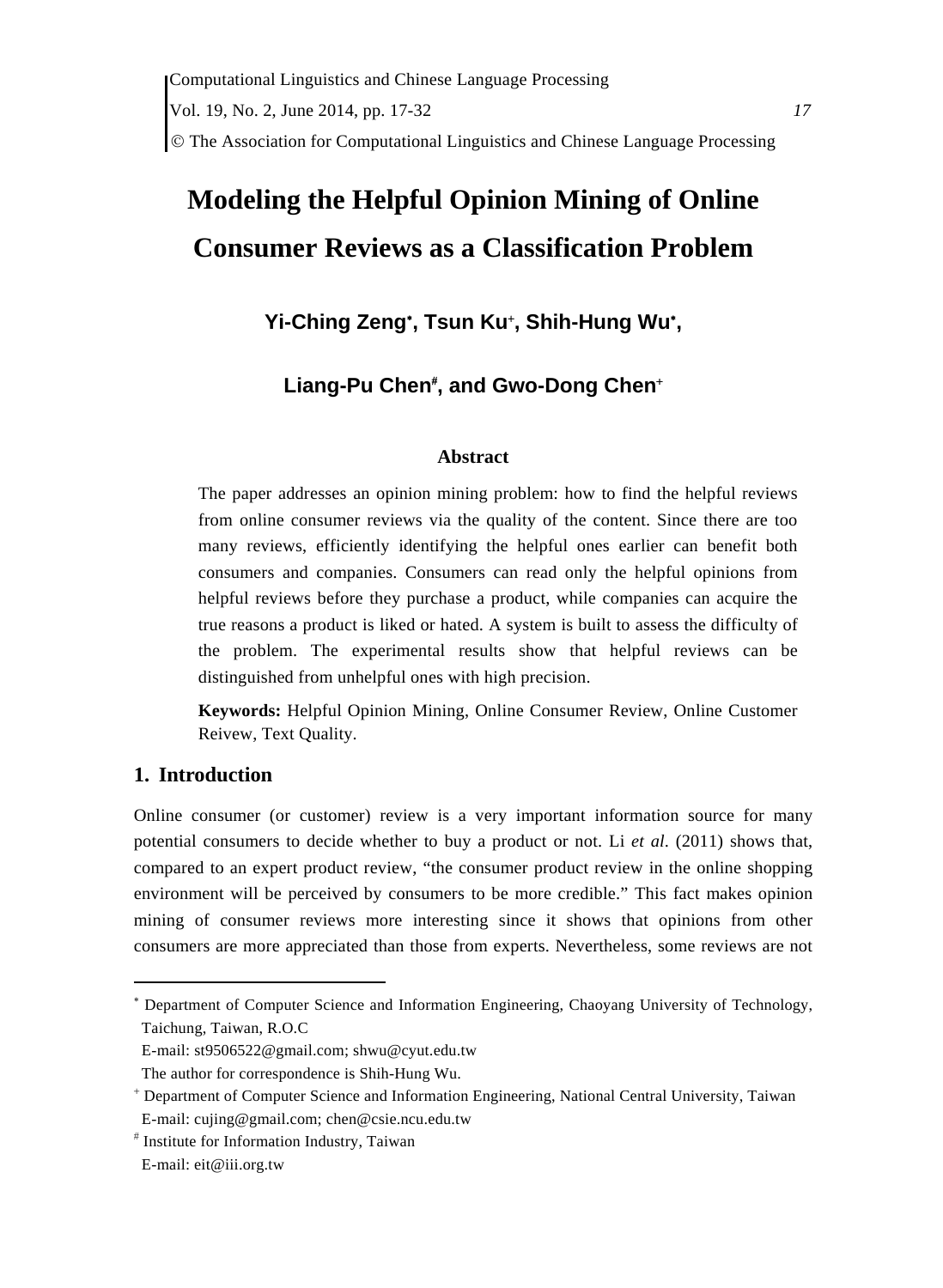very helpful, as we can see from the voting results on each consumer review from readers on Amazon.com.

This paper will address an opinion mining problem: how to find the helpful reviews from online consumers' reviews before mining the information from them. This task can benefit both consumers and companies. Consumers can read the opinions from useful reviews before they purchase a product, while companies can acquire the true reasons a product is liked or hated. Both save time from reading meaningless opinions that do not show good reasons. Figure 1 shows a clip image of an Amazon.com customer review. Each review has been labeled with stars by the author and people who found the review helpful and has been labeled with the number of total votes. A three-class classification problem is defined to model this application. A system is designed to find the helpful positive reviews for finding good reasons to buy a product; to find the helpful negative reviews for finding reasons not to buy a product; and to filter out the unhelpful reviews, no matter whether they are positive or negative.

#### **Customer Reviews**

| <b>Arakakak</b> (1,703)<br>4.4 out of 5 stars<br>5 star<br>4 star<br>3 star<br>2 star<br>1 star<br>See all 1.703 customer reviews                                                                                                                                                      | " Walter Isaacson's biography of Steve Jobs is the only book that really takes you through all sides of th<br>icon."<br>Cloud25   636 reviewers made a similar statement<br>1.075<br>365<br>" I highly recommend this well written and well read book."<br>123<br>76<br>Dee   413 reviewers made a similar statement<br>64<br>" The book is very well written and easy to read." |  |
|----------------------------------------------------------------------------------------------------------------------------------------------------------------------------------------------------------------------------------------------------------------------------------------|----------------------------------------------------------------------------------------------------------------------------------------------------------------------------------------------------------------------------------------------------------------------------------------------------------------------------------------------------------------------------------|--|
|                                                                                                                                                                                                                                                                                        | G. Anders   183 reviewers made a similar statement                                                                                                                                                                                                                                                                                                                               |  |
| <b>Most Helpful Customer Reviews</b>                                                                                                                                                                                                                                                   |                                                                                                                                                                                                                                                                                                                                                                                  |  |
| 1,115 of 1,197 people found the following review helpful                                                                                                                                                                                                                               |                                                                                                                                                                                                                                                                                                                                                                                  |  |
| By David Dennis<br>Format: Hardcover                                                                                                                                                                                                                                                   | ****** Gripping but amazingly incomplete October 27, 2011                                                                                                                                                                                                                                                                                                                        |  |
| pace.                                                                                                                                                                                                                                                                                  | This is a gripping journey into the life of an amazing individual. Despite its girth of nearly 600 pages, the book zips along at a torrid                                                                                                                                                                                                                                        |  |
| The interviews with Jobs are fascinating and revealing. We get a real sense for what it must have been like to be Steve, or to work with<br>him. That earns the book five stars despite its flaws, in that it's definitely a must-read if you have any interest at all in the subject. |                                                                                                                                                                                                                                                                                                                                                                                  |  |
| But there are places in the book where I have to say, "Huh?"                                                                                                                                                                                                                           |                                                                                                                                                                                                                                                                                                                                                                                  |  |
|                                                                                                                                                                                                                                                                                        | The book is written essentially as a series of stories about Steve. The book continuously held my interest, but some of the dramas of his<br>life seem muted. For instance, he came close to going bust when both Next and Pixar were flailing. There was only the slightest hint that                                                                                           |  |

#### *Figure 1. A clip image of an Amazon.com customer review.*

anything dramatic happened in those years. In one paragraph, Pixar is shown as nearly running him out of money. A few brief

paragraphs later, Toy Story gets released and Jobs' finances are saved for good.

The paper is organized as follows. Section 2 describes the related works. Section 3 describes the features that can be used to classify the reviews as helpful or unhelpful. Section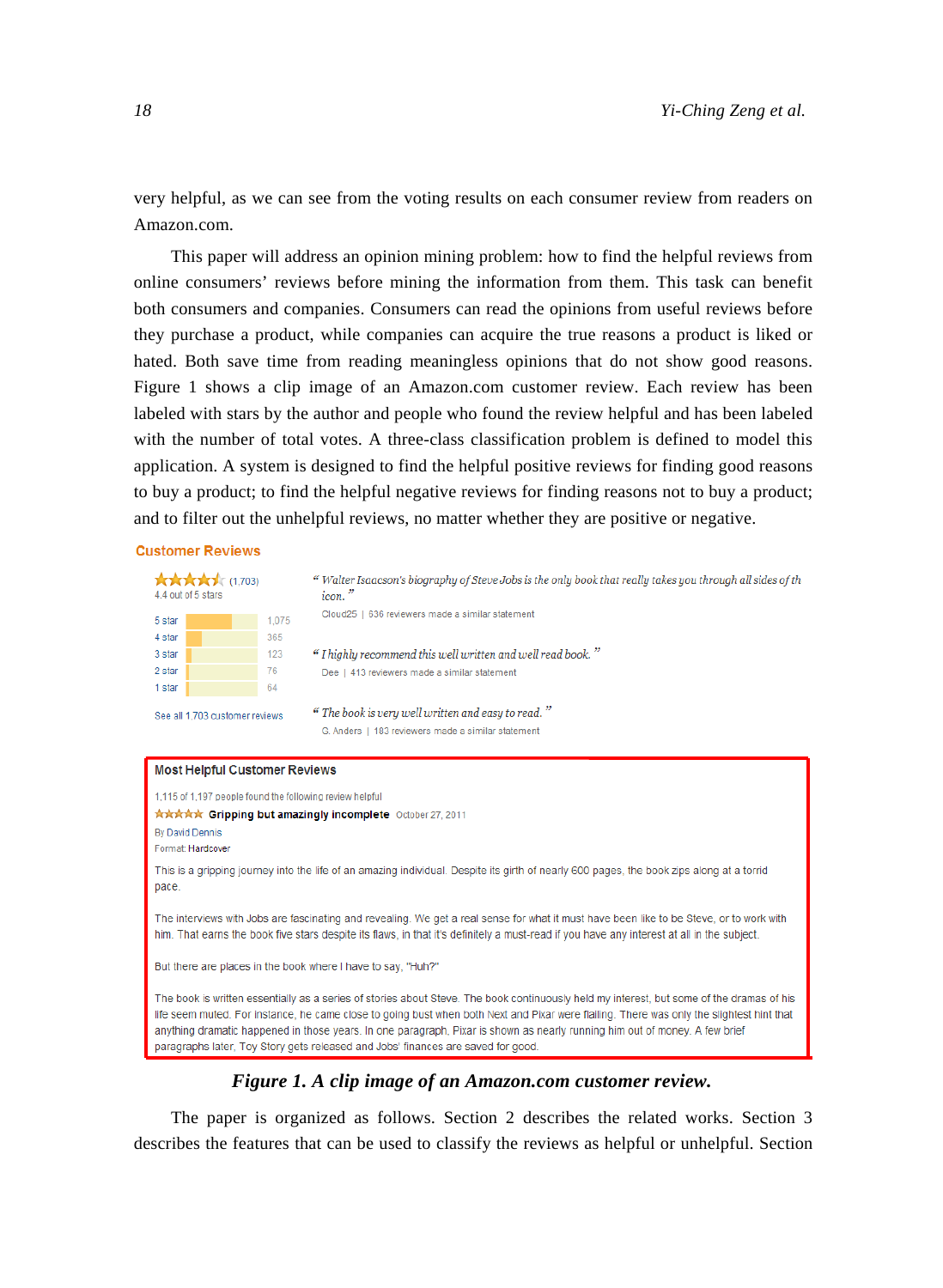4 describes the data collection of this study. Section 5 reports and discusses the experiment. The final section gives conclusions and future work.

# **2. Related Works**

Early works on opinion mining focused on the polarity of opinion, positive or negative; this kind of opinion mining is called sentiment analysis. Another type of opinion mining focused on finding the detailed information of a product from reviews; this approach is a kind of information extraction (Hu  $&$  Liu, 2004). Recent research has focused on assessing the review quality before mining the opinion. Kim *et al*. (2006) explored the use of some semantic features for review helpfulness ranking. They found that some important features of a review, including length, unigrams, and stars, might provide the basis for assessing the helpfulness of reviews. Siersdorfer *et al*. (2010) presented a system that could automatically structure and filter comments for YouTube videos by analyzing dependencies between comments, views, comment ratings, and topic categories. Their method used the SentiWordNet thesaurus, a lexical WordNet-based resource containing sentiment annotations. Moghaddam *et al*. (2011) proposed the Matrix Factorization Model and Tensor Factorization Model to predict of the quality of online reviews, and they evaluated the models on a real-life database from Epinions.com. Lu (2010) exploited contextual information about authors' identities and social networks to improve review quality prediction. Lu's method provided a generic framework to incorporate social context information by adding regularization constraints to the text-based predictor. Xiong and Litman (2011) investigated the utility of incorporating specialized features tailored to peer-review helpfulness. They found that structural features, review unigrams, and meta-data combination were useful in modeling the helpfulness of both peer reviews and product reviews.

## **3. Classification Features**

## **3.1 Observation**

Observation is necessary to find features for the helpful/unhelpful classification. Connors *et al*. (2011) gave a list of common ideas related to helpfulness and unhelpfulness, shown in Table 1, which was collected from 40 students, with each student reading 20 online reviews about a single product and giving comments on the reviews. The study provided 15 reasons people think a consumer review is helpful and 10 reasons why it is unhelpful. These ideas can be considered as features for a classifier. Nevertheless, some of them are difficult to implement and require clear definition. For example, mining comparative sentences from text requires considerable knowledge of the language. (Jindal & Liu, 2006).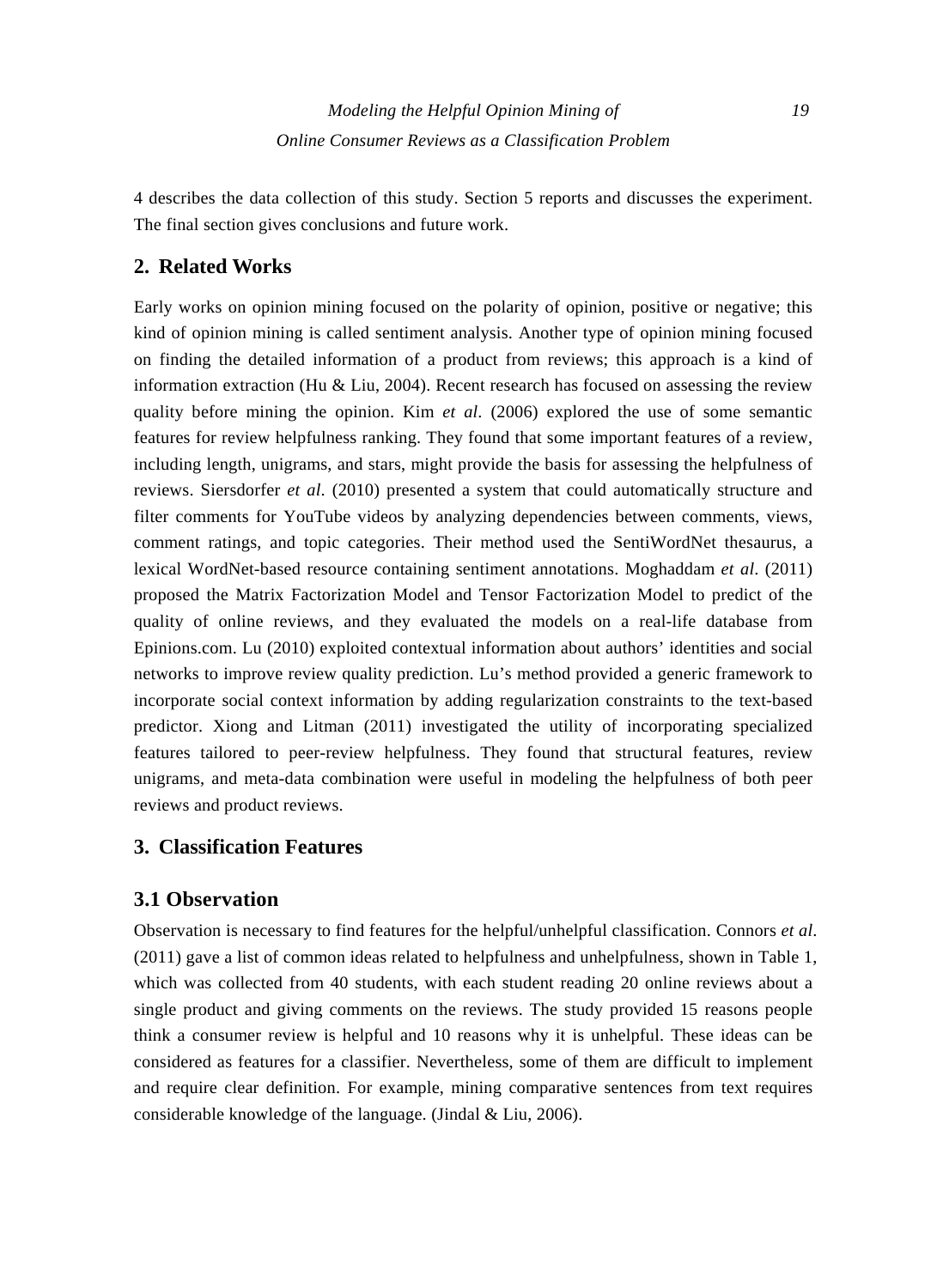| asons incy mink a w ve anneipjal (Connors et al., 2011). |                        |  |  |
|----------------------------------------------------------|------------------------|--|--|
| <b>Helpfulness</b>                                       | <b>Times Mentioned</b> |  |  |
| Pros and Cons                                            | 36                     |  |  |
| Product Usage Information                                | 30                     |  |  |
| Detail                                                   | 24                     |  |  |
| Good Writing Style                                       | 13                     |  |  |
| Background Knowledge of Product                          | 12                     |  |  |
| Personal Information about Reviewer                      | 12                     |  |  |
| Comparisons                                              | 10                     |  |  |
| Layman's Terms                                           | 9                      |  |  |
| Conciseness                                              | 8                      |  |  |
| Lengthy                                                  | $\overline{7}$         |  |  |
| Use of Ratings                                           | $\overline{7}$         |  |  |
| Authenticity                                             | 5                      |  |  |
| Honesty                                                  | 5                      |  |  |
| Miscellaneous                                            | $\overline{4}$         |  |  |
| Unbiased                                                 | $\overline{4}$         |  |  |
| Accuracy                                                 | 3                      |  |  |
| Relevancy                                                | 3                      |  |  |
| Thoroughness                                             | 3                      |  |  |
| <b>Unhelpfulness</b>                                     | <b>Times Mentioned</b> |  |  |
| <b>Overly Emotional/Biased</b>                           | 24                     |  |  |
| Lack of Information                                      | 17                     |  |  |
| <b>Irrelevant Comments</b>                               | 9                      |  |  |
| Not Enough Detail                                        | 6                      |  |  |
| Poor Writing Style                                       | 6                      |  |  |
| <b>Using Technical Language</b>                          | 6                      |  |  |
| Low Credibility                                          | 5                      |  |  |
| Problems with Quantitative Rating                        | 5                      |  |  |
| Too Much Detail                                          | 5                      |  |  |

*Table 1. The 15 reasons that people think a customer review helpful and the 10 reasons they think it to be unhelpful (Connors et al., 2011).*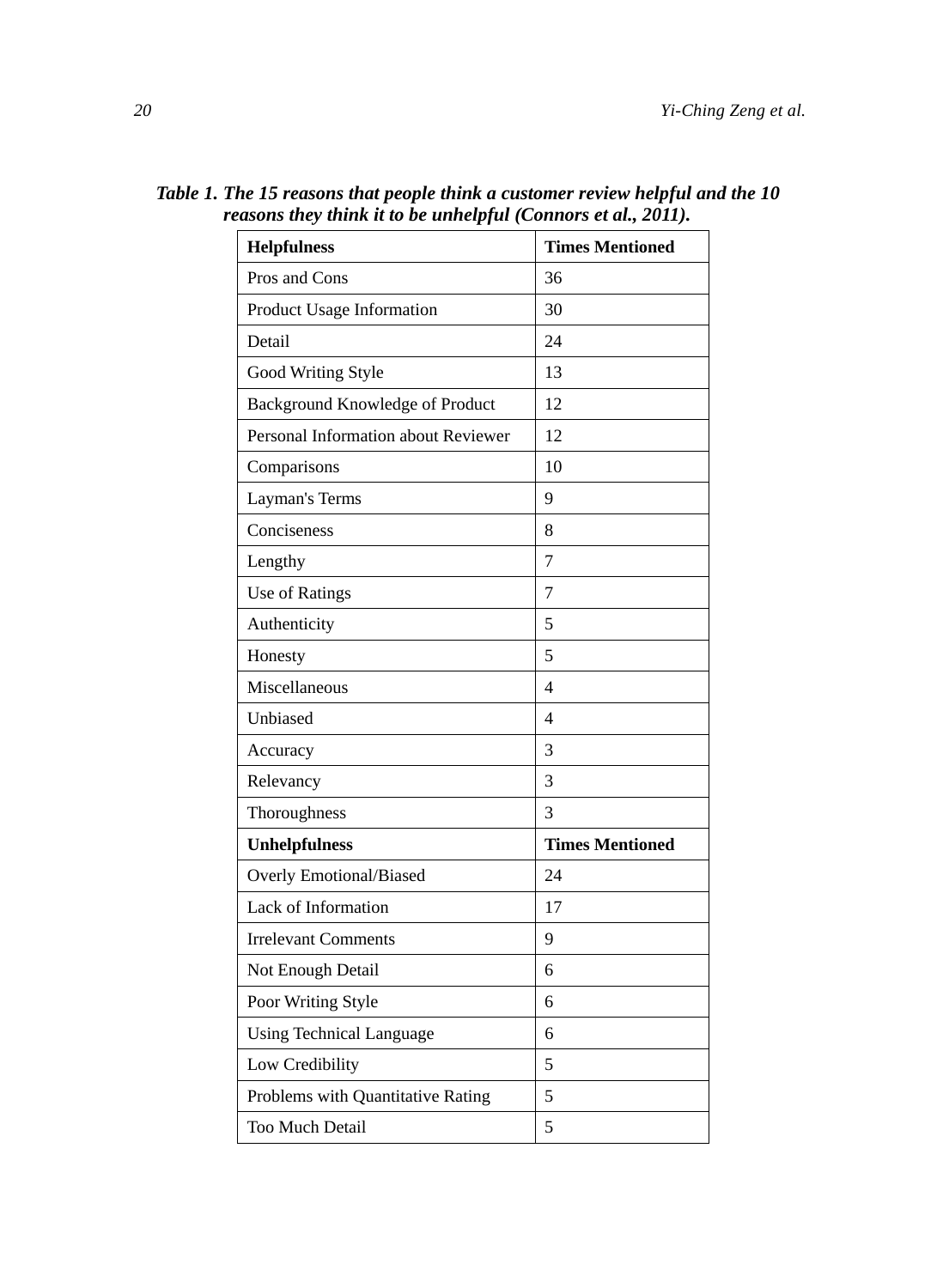## **3.2 Features**

Table 2 lists the features that we implement in this study. Compared with the features used in Kim *et al*. (2006), we add more features, based on the observation of Connors *et al*. (2011), especially the degree of detail. The first three features are common n-grams used between a review and the corresponding product description. We believe that they are effective since a good review should contain more relevant information and use exact terminology. The fourth feature is the length of the review. A very short review cannot give much information, and a long review might give more useful information. The fifth feature is whether or not the review makes a comparison among things. A good review should compare similar products. Our program detects whether the string "compare to/with" or the pattern "ADJ+er than" exists in the review or not, with the help of a list of comparative adjectives. The sixth feature is the degree of detail, which is a combination of length and n-gram. The degree of detail has not been defined well in previous works. Our definition is only a tentative one. We define the degree of detail of a review as:

<sup>10</sup> *log* (Unigram+Bigram+Trigram+Length) (1)

where unigram, bigram, and trigram are the common n-grams between a review and the corresponding product description. Length is the length of the review. The seventh feature is the number of stars given by the review author. The eighth feature is whether the review contains "Pros" and "Cons" or not. Our system detects whether the string "Pros" and "Cons" exist in the review or not.

| <b>Feature</b>                   | <b>Description</b>                                                                          |  |
|----------------------------------|---------------------------------------------------------------------------------------------|--|
| Unigram (Product<br>Description) | The number of unigrams used between the review and the<br>corresponding product description |  |
| Bigram (Product<br>Description)  | The number of bigrams used between the review and the corresponding<br>product description  |  |
| Trigram (Product<br>Description) | The number of trigrams used between the review and the corresponding<br>product description |  |
| Length                           | The length of a review                                                                      |  |
| Comparisons                      | The review uses the string "compare to" or "ADJ + er than"                                  |  |
| Degree of detail                 | Defined by formula (1)                                                                      |  |
| Use of Ratings                   | The "Star" ratings of the review                                                            |  |
| Pros and Cons                    | The review contains exact the strings "Pros" and "Cons"                                     |  |

*Table 2. Eight Features used in our system.*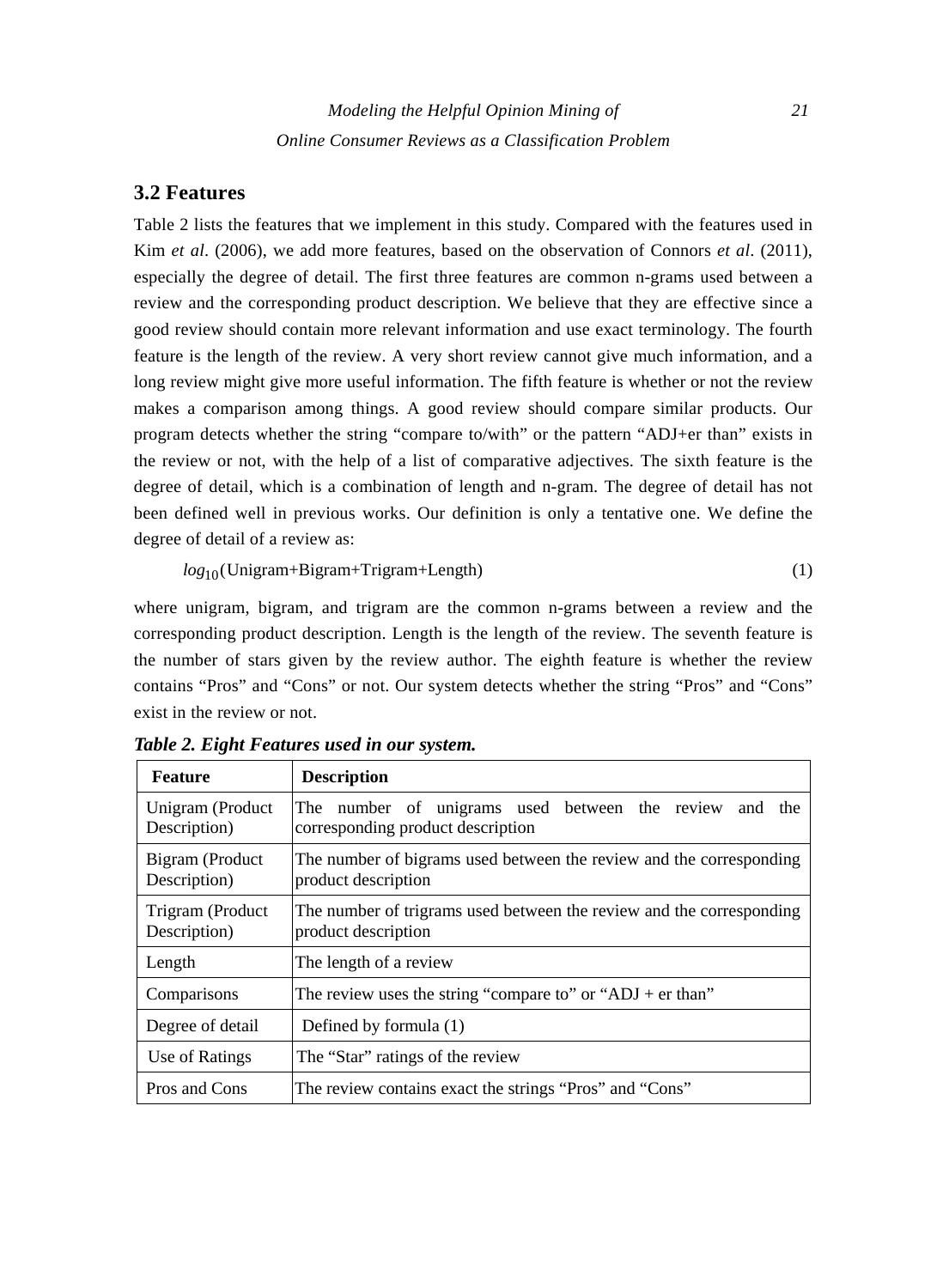We use an example to show the eight feature values. Consider the review in Figure 2, where the "pros-cons" value is 1, since we can see the author explicitly lists the pros and cons. The "Detail" value is 1.17760, as defined in Formula (1). The "Length" value is 568, which is the number of words in the review. The "Compare" value is 4, because the author really makes a comparison of this product with other products. The "Star" value is 5, since the author gave five stars to the product. The "Unigram" value is 15. The "Bigram" value is 0, since we found no common bigrams between the review and the corresponding product description (not shown here). Hence, the "Trigram" value is also 0.

6 of 6 people found the following review helpful \*\*\*\*\* Great laptop for the price., January 9, 2013 By K Bot - See all my reviews Amazon Verified Purchase (What's this?) This review is from: ASUS VivoBook S400CA-DH51T 14-Inch Touch Ultrabook (Personal Computers) Pros: Price (I bought it for \$665 and an extra 4gb RAM stick for 25 dollars) Speed Touchscreen is lovely and better responsiveness than the touchpad (easily) and great for windows 8. I used to wonder whether or not I would enjoy having a touchscreen but it is surely a plus to have considering they don't cost much to add to the computer. Battery Life/Weight/Style. Windows 8 is nice Sound is good quality and I was impressed with how loud the little speakers get. The SSD/hard drive combo is very fast, this is the one component that REALLY lags behind on most 2-3 year old computers but not on

this beast.

The screen is only 720p but I think it looks great still. In my opinion its not worth the extra 100-200 dollars for 1080p since laptop screens are so small anyway.

Cons: Touchpad

I wish there was a seperate button for turning off the laptop screen (for when I HDMI something or want to hide something quickly) instead of doing the fn + f7 or f8. Hopefully I never have battery issues since the laptop must be opened (take out screws) to remove the battery which is kind of a pain (I believe most ultrabooks are like this though). No back-lite keyboard is semi annoying (really only when I hdmi to my tv otherwise the light from the screen illuminates the keyboard just fine).



#### **4. Data Collection**

In order to test the idea, we collected online customer reviews manually from Amazon.com in March and April 2013. The reviews were from eight different product domains: Book, Digital Camera, Computer, Food & Drink, Movie, Shoes, Toys, and Cell phone. Without any special selection criterion in each domain, we collected the first available 1000+ reviews with an equal number of reviews of one to five stars. The average length was 80.63 words. The summary of our data collection is listed in Table 3.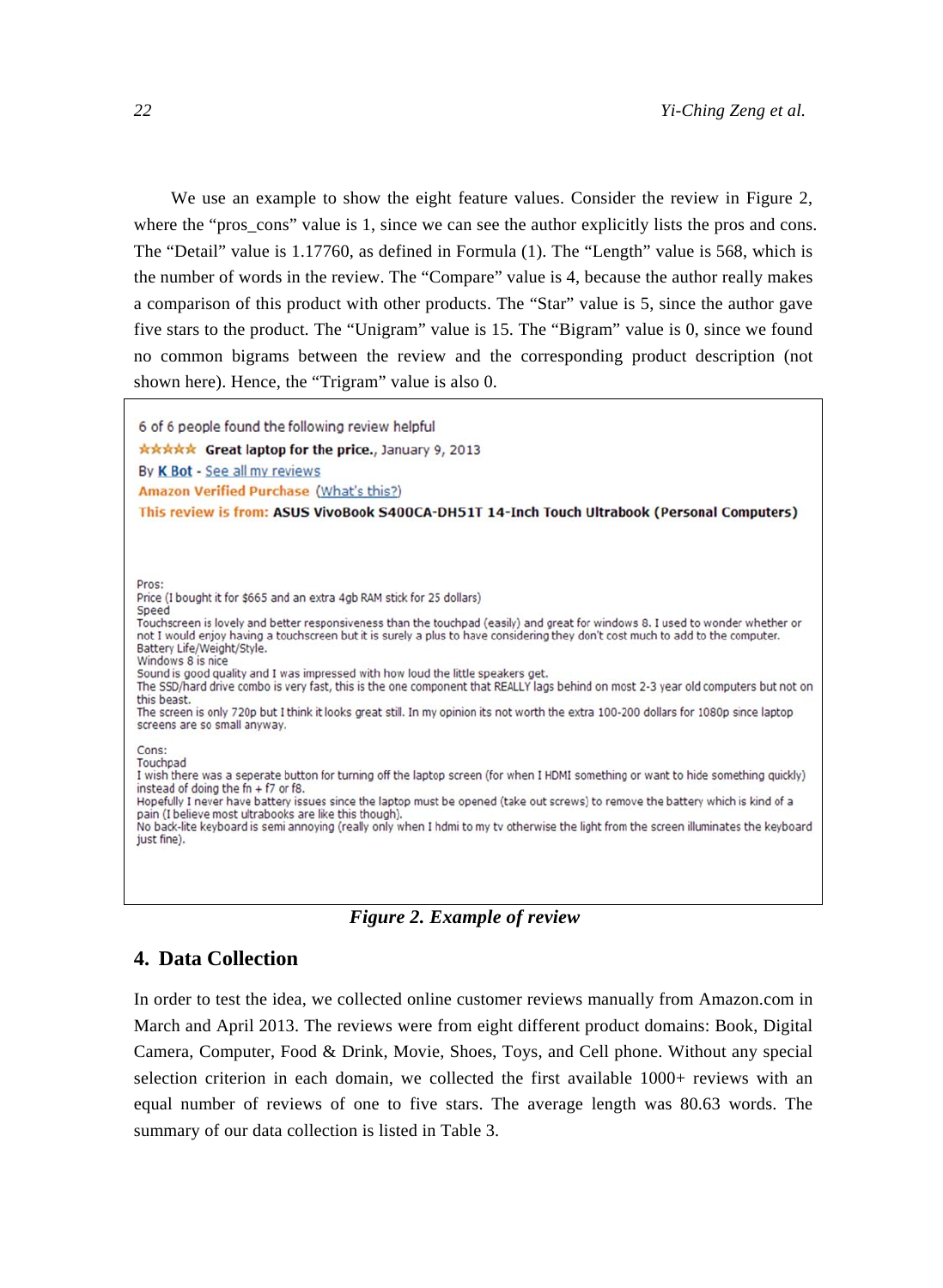| <b>Product</b>  | <b>Reviews</b> | <b>Total Reviews Words</b> | <b>Average Length</b> | s.d. |
|-----------------|----------------|----------------------------|-----------------------|------|
| <b>Book</b>     | 1,065          | 93,497                     | 87.79                 | 1.8  |
| Digital Camera  | 1,028          | 93,404                     | 90.85                 | 2.7  |
| Computer        | 1,067          | 83,708                     | 78.45                 | 2.1  |
| Foods & Drink   | 1,025          | 71,027                     | 69.29                 | 1.7  |
| <b>Movies</b>   | 1,097          | 94,037                     | 88.13                 | 2.5  |
| <b>Shoes</b>    | 1.000          | 75,237                     | 75.23                 | 1.6  |
| <b>Toys</b>     | 1,100          | 85,196                     | 77.45                 | 1.7  |
| Cell Phone      | 1,308          | 101,957                    | 77.88                 | 2.0  |
| Total / Average | 8,690          | 884,964                    | 80.63                 | 2.02 |

*Table 3. The summary of our data collection of 8 classifications and 8,690 reviews.* 

The helpfulness score is given by the readers. As shown in Figure 1, the reviewer labeled the number of stars and other users voted the review as helpful or unhelpful. We take the confidence in being helpful as an index to sort the reviews. Figure 3 shows the distribution of polarity (from 1 to 5 stars) and the helpful/unhelpful confidence, where the y-axis is the confidence score. Note that the confidence score in previous works has been defined as:

Confidence=100% 
$$
\times
$$
  $\left( \frac{\text{# of Think helpful vote}}{\text{# of Total vote}} \right)$  (2)

Nevertheless, since there are some high confidence reviews with very little support, the reviews might not be very helpful. We discount the confidence of them by redefining the confidence score as the log-support confidence (LSC):

$$
LSC = log_{10}\left[\begin{array}{l}\n\text{# of Think Help ful vote *}\n\\
\text{# of Think Help ful vote} \text{# of Total vote}\n\end{array}\right]
$$
\n(3)

Figure 3 shows the data distribution. The positive reviews (with 4 or 5 stars) get higher helpfulness confidence in most product categories. This fact shows that readers think other consumers are credible. The confidence of helpfulness is lower for the negative reviews. The average LSC confidence scores for each product category are listed in Table 4.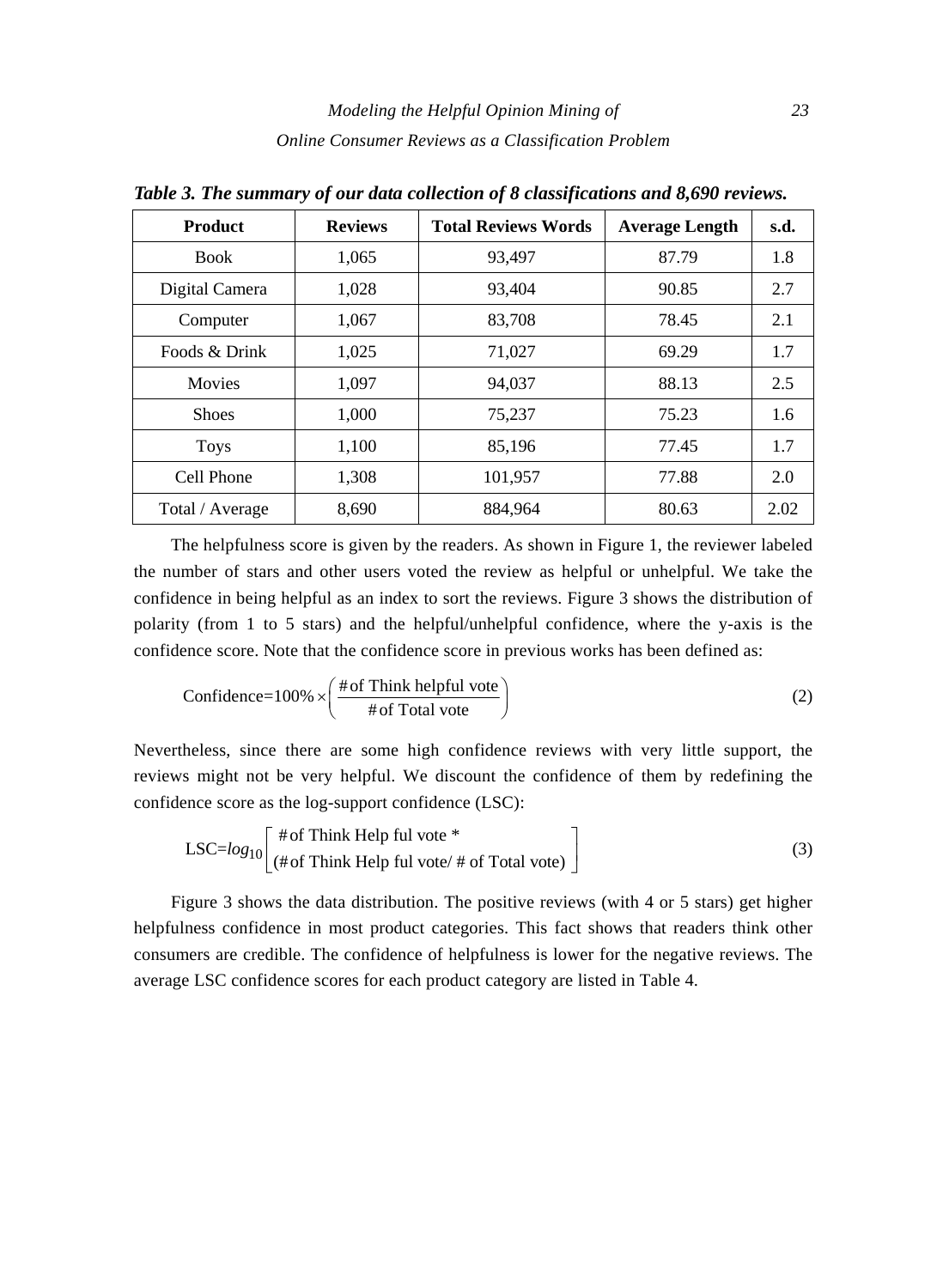

*Figure 3. Stars vs. helpfulness distribution of our data collection. The x-axis is the number of stars of customer reviews; the y-axis is the confidence score LSC.* 

| <b>Product</b> | Average<br><b>LSC Confidence score</b> |
|----------------|----------------------------------------|
| <b>Book</b>    | 1.134                                  |
| Digital Camera | 1.373                                  |
| Computer       | 1.140                                  |
| Foods & Drink  | 0.932                                  |
| Movies         | 1.116                                  |
| <b>Shoes</b>   | 0.808                                  |
| <b>Toys</b>    | 0.807                                  |
| Cell Phone     | 1.005                                  |
| Total average  | 1.039                                  |

*Table 4. The average LSC Confidence scores of the eight product categories.* 

## **4.1 The Three-class Classification Problem**

Instead of finding the correlation between the ranking of helpfulness and the prediction, we define the problem as a three-class classification problem. The three classes are: the helpful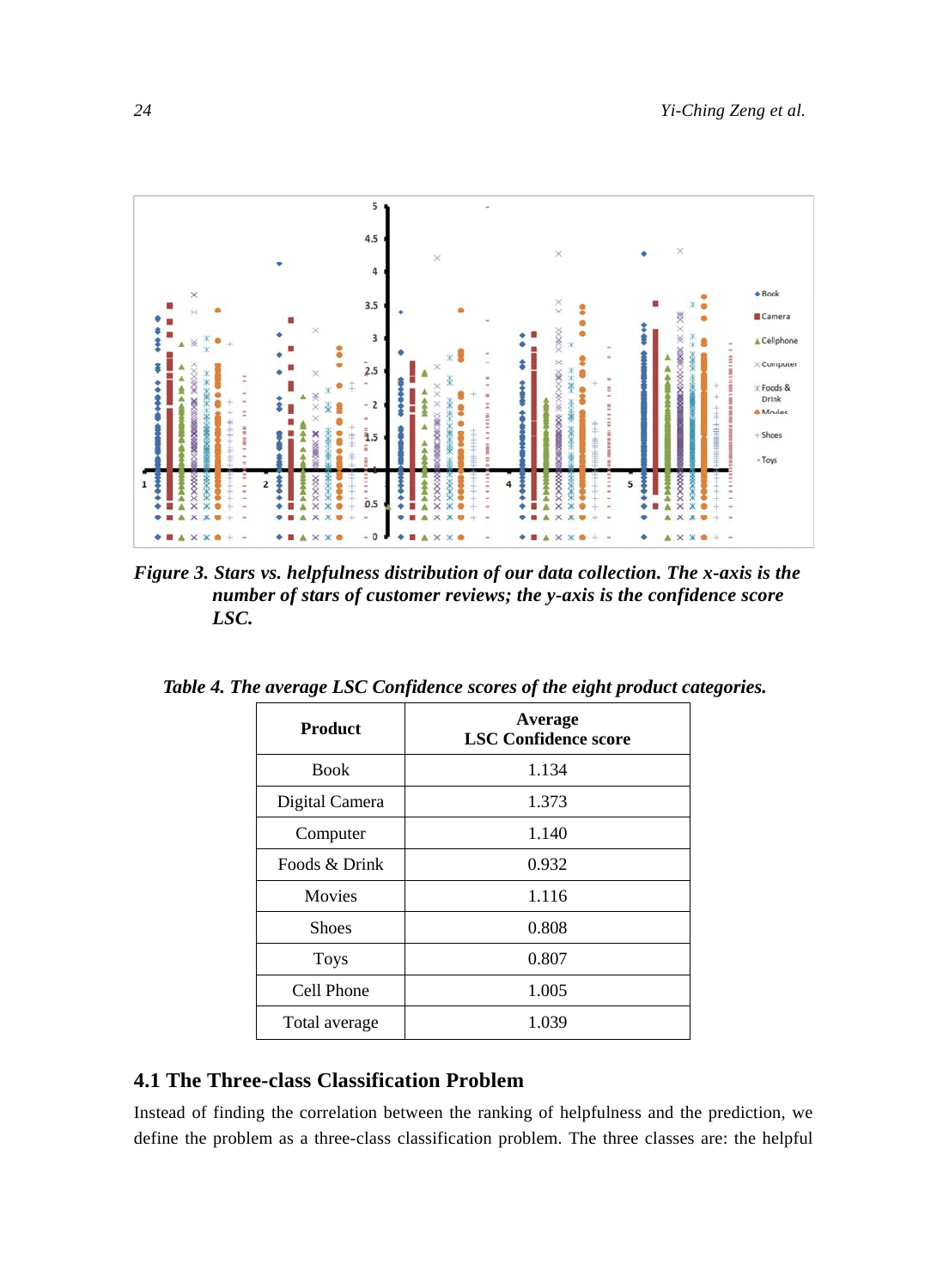positive reviews, for finding good reasons to buy a product; the helpful negative reviews, for finding reasons not to buy a product; and the unhelpful reviews.

Since there is no distinct boundary between the helpful and the unhelpful and since one purpose of the system is to filter out the most unhelpful reviews, the sizes of the three classes can be adjusted by setting different thresholds. A higher threshold filters out more data. We can control the filtering level by setting different thresholds.

In our experiments, Class 1 includes positive reviews with 4 or 5 stars and the helpfulness confidence higher than the threshold. Class 2 includes negative reviews with 1 to 3 stars and the helpfulness confidence higher than the threshold. Class 3 is the remaining reviews, which are regarded as unhelpful, where the helpfulness confidence is lower than the threshold.

## **5. Experiments**

The goal of the experiment is to test the filter accuracy of the three-class classification problem with different thresholds. We use the libSVM<sup>1</sup> toolkit to build the classifier, based on the features described in Section 2.2.

## **5.1 Experimental Design**

We divide the data into a training set and test set, consisting of 7,690 reviews and 1,000 reviews, respectively. The class distribution of the test data are balanced to one third for each class. The different thresholds tested in our experiment are 1.039, 1.5, and 2.0. The first threshold is the average confidence score in Table 5, which filters out 56.1% of the reviews as unhelpful; the second threshold 1.5, filtering out 79.6%; and the third threshold 2.0, filtering out 91.0%. The numbers of useful (both positive and negative) reviews of each product domain to the three thresholds are listed in Tables 5, 7, and 9. The sizes of classes corresponding to the three thresholds are shown in Tables 6, 8, and 10.

| <b>Product</b> | <b>Reviews</b> |
|----------------|----------------|
| <b>Book</b>    | 522            |
| Digital Camera | 698            |
| Computer       | 532            |
| Foods & Drink  | 404            |
| <b>Movies</b>  | 521            |

*Table 5. Number of reviews over the threshold "1.039"* 

 1 http://www.csie.ntu.edu.tw/~cjlin/lib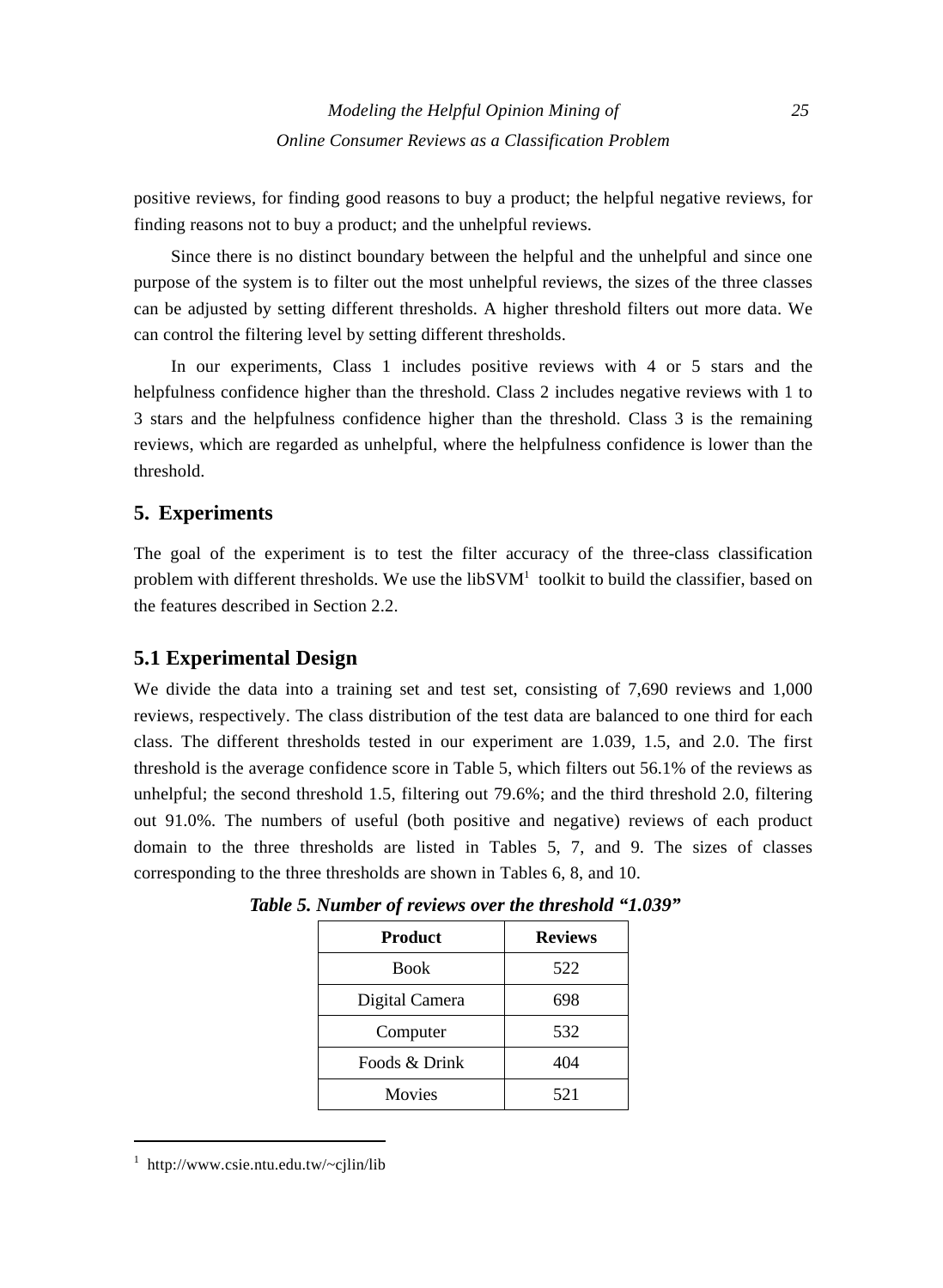| <b>Shoes</b>         | 246   |
|----------------------|-------|
| <b>Toys</b>          | 318   |
| Cell Phone           | 571   |
| <b>Total Reviews</b> | 3,812 |

*Table 6. The size of the three classes with the threshold "1.039"* 

| <b>Classes</b>                     | <b>Reviews</b> | $\frac{0}{0}$ |
|------------------------------------|----------------|---------------|
| Class 1:<br><b>Useful Positive</b> | 2,712          | 31.2%         |
| Class 2:<br><b>Useful Negative</b> | 1,100          | 12.7%         |
| Class 3:<br>Not Useful             | 4,878          | 56.1%         |
| <b>Total Reviews</b>               | 8,690          |               |

*Table 7. Number of reviews over the threshold "1.5"* 

| <b>Product</b>       | <b>Reviews</b> |
|----------------------|----------------|
| <b>Book</b>          | 270            |
| Digital Camera       | 354            |
| Computer             | 254            |
| Foods & Drink        | 189            |
| Movies               | 341            |
| <b>Shoes</b>         | 49             |
| <b>Toys</b>          | 174            |
| Cell Phone<br>139    |                |
| <b>Total Reviews</b> | 1,770          |

*Table 8. The size of the three classes with the threshold "1.5"* 

| <b>Classes</b>                      | <b>Reviews</b> | $\frac{0}{0}$ |
|-------------------------------------|----------------|---------------|
| Class 1 :<br><b>Useful Positive</b> | 1,265          | 14.5%         |
| Class 2:<br><b>Useful Negative</b>  | 505            | 5.8%          |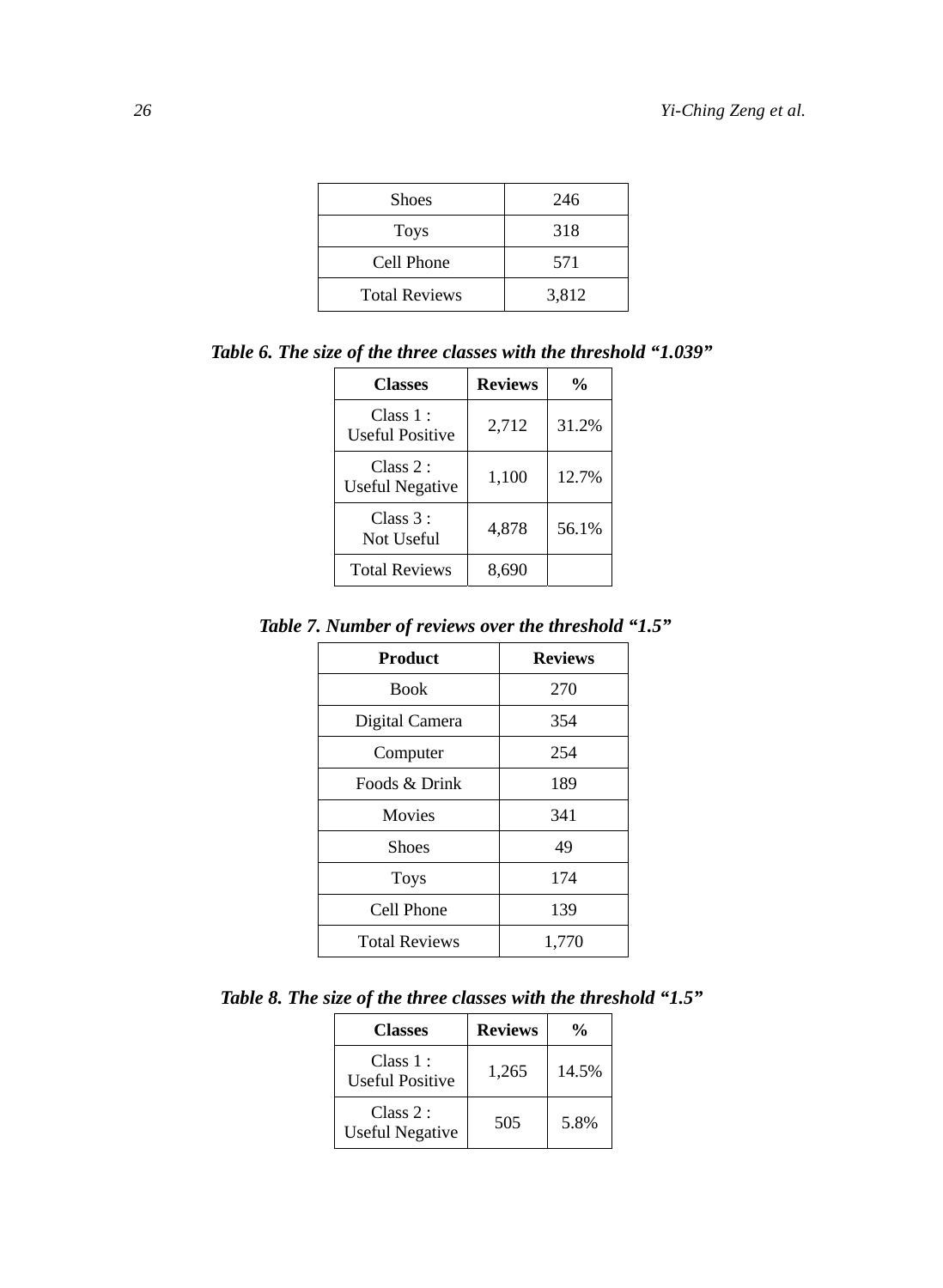| Class $3:$<br>Not Useful | 6.920 | 79.6% |
|--------------------------|-------|-------|
| <b>Total Reviews</b>     | 8,690 |       |

Product Reviews Book 129 Digital Camera 202 Computer 104 Foods & Drink 72 Movies 160 Shoes 9 Toys 73 Cell Phone 32 Total Reviews 781

*Table 9. Number of reviews over the threshold "2.0"* 

*Table 10. The size of the three classes with the threshold "2.0"* 

| <b>Classes</b>               | <b>Reviews</b> | $\frac{0}{0}$ |
|------------------------------|----------------|---------------|
| Class 1 :<br>Useful Positive | 604            | 6.9%          |
| Class 2:<br>Useful Negative  | 177            | 2.0%          |
| Class 3:<br>Not Useful       | 7,910          | 91.0%         |
| <b>Total Reviews</b>         | 8,690          |               |

We conducted two experiments. The first one was a 10-fold validation on the training set, and the second one was a test on a separated test set.

## **5.2 Experimental Results**

The average accuracy of the 10-fold cross-validation result of each configuration is shown in Table 11. The 7,690 training data were separated into ten folds, and the system used 90% of the data as the training set and the other 10% as the test set. A SVM classifier was trained in each fold and repeated 10 times. The result shows that, with a higher threshold, 1.5 or 2.0, the accuracy of our system is about 72%.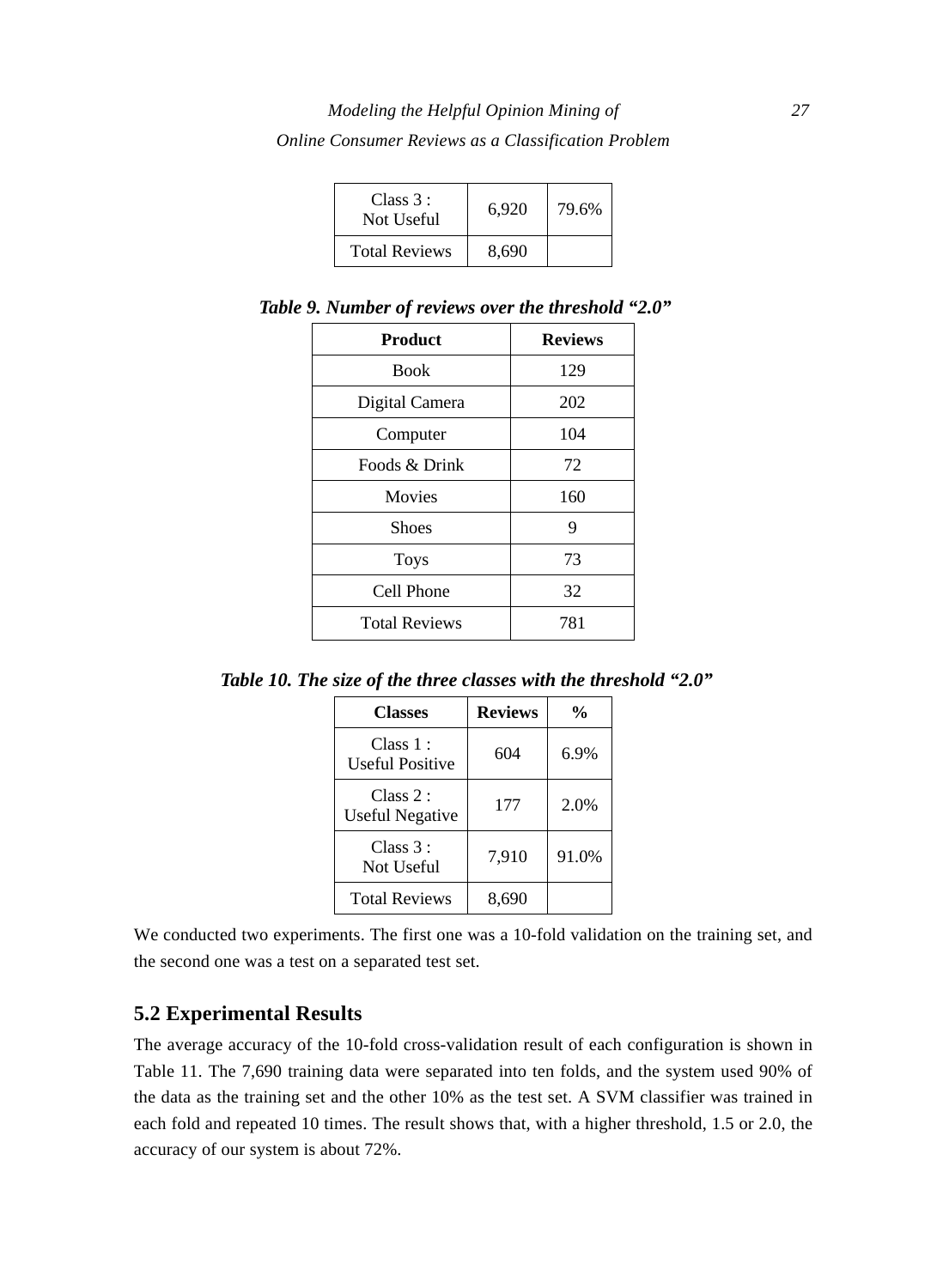*Table 11. The average accuracy result of each data set in the ten-fold cross-validation* 

| Data set            | <b>Average Accuracy</b> |
|---------------------|-------------------------|
| LSC threshold 1.039 | 60.83%                  |
| LSC threshold 1.5   | 72.72%                  |
| LSC threshold 2.0   | 72.82%                  |

In the second experiment, we used the 7,690 reviews as a training set and tested the classification on the 1,000 test set, where the number of tests of each class was balanced to 1/3. Note that the actual class of the test was fixed during the test, which corresponds to a threshold 1.039. The classifier was trained with three different class distributions. The confusion matrix of our system is shown in Tables 12 to 14. The precision and the recall of each class are also shown.

| <b>Predicted</b> | Actual  |         |         | <b>Precision</b> |     |
|------------------|---------|---------|---------|------------------|-----|
|                  | Class 1 | Class 2 | Class 3 | <b>Total</b>     |     |
| Class 1          | 172     | 75      | 46      | 293              | 59% |
| Class 2          | 80      | 196     | 24      | 300              | 65% |
| Class 3          | 81      | 62      | 264     | 407              | 65% |
| Total            | 333     | 333     | 334     | 1,000            |     |
| <b>Recall</b>    | 52%     | 59%     | 79%     |                  |     |

*Table 12. The confusion matrix (LSC threshold is over 1.039)* 

*Table 13. The confusion matrix (LSC threshold is over 1.5)* 

| <b>Predicted</b> | Actual  |         |         | <b>Total</b> | <b>Precision</b> |
|------------------|---------|---------|---------|--------------|------------------|
|                  | Class 1 | Class 2 | Class 3 |              |                  |
| Class 1          | 213     | 47      | 28      | 288          | 74%              |
| Class 2          | 42      | 257     | 14      | 313          | 82%              |
| Class 3          | 78      | 29      | 292     | 399          | 73%              |
| Total            | 333     | 333     | 334     | 1,000        |                  |
| Recall           | 64%     | 77%     | 87%     |              |                  |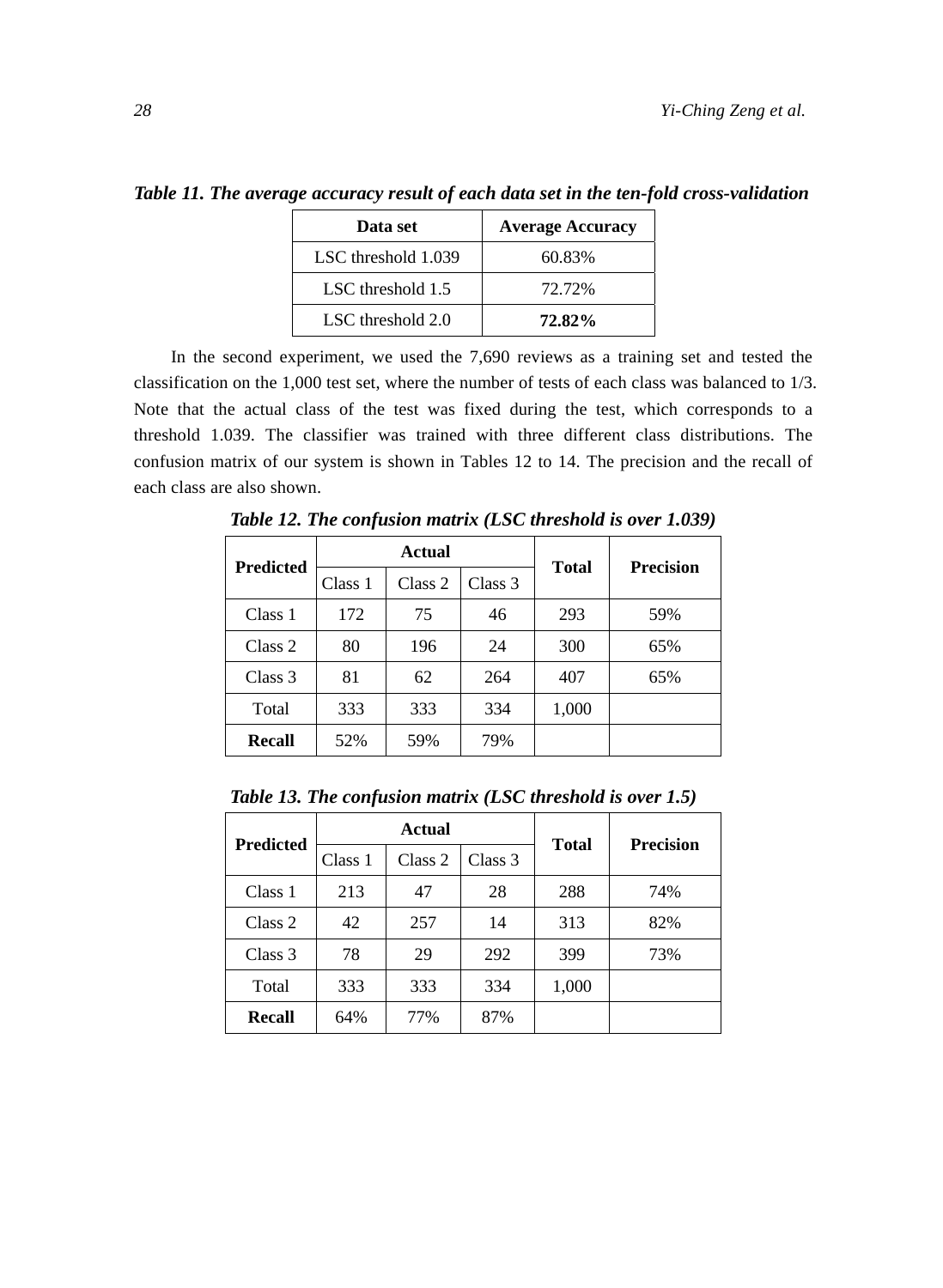| <b>Predicted</b> | Actual  |         | <b>Total</b> | <b>Precision</b> |     |
|------------------|---------|---------|--------------|------------------|-----|
|                  | Class 1 | Class 2 | Class 3      |                  |     |
| Class 1          | 203     | 45      | 27           | 275              | 74% |
| Class 2          | 46      | 263     | 10           | 319              | 82% |
| Class 3          | 84      | 25      | 297          | 406              | 73% |
| Total            | 333     | 333     | 334          | 1,000            |     |
| Recall           | 61%     | 79%     | 89%          |                  |     |

*Table 14. The confusion matrix (LSC threshold is over 2.0)* 

## **5.3 Feature Analysis Result**

To compare which features are more important in the classifier, we conducted a series experiments with one less feature each time. The results are shown in Table 15. We can find that the "detail" feature is the most important. Second, third, and fourth are length, star, and unigram. Since detail is a hybrid feature, this result suggests that a hybrid feature works better than the combination of individual ones.

| <b>Features</b>    | <b>Accuracy</b> |
|--------------------|-----------------|
| All-(Detail)       | 38.569%         |
| All-(Compare)      | 52.152%         |
| All-(Pros_cons)    | 49.727%         |
| $All$ - $(Length)$ | 39.594%         |
| $All- (Star)$      | 39.342%         |
| All-(Unigram)      | 42.493%         |
| All-(Bigram)       | 55.339%         |
| All-(Trigram)      | 49.469%         |

*Table 15. Accuracy with all-minus-one features* 

## **5.4 Discussion on the Experimental Result**

Table 11 shows that the average accuracy numbers of the three data sets are 60.83%, 72.72%, and 72.82%. We find that setting the threshold to 1.5 is expected to prune 79.6% of data; our system can get 72.72% accuracy on the helpful/unhelpful classification. This is a considerable reduction of human labor to find better mining candidates.

From the confusion matrix in Table 13, we find that choosing the threshold as 1.5 enables our system to classify the three classes with precision 74%, 82%, and 73%; while the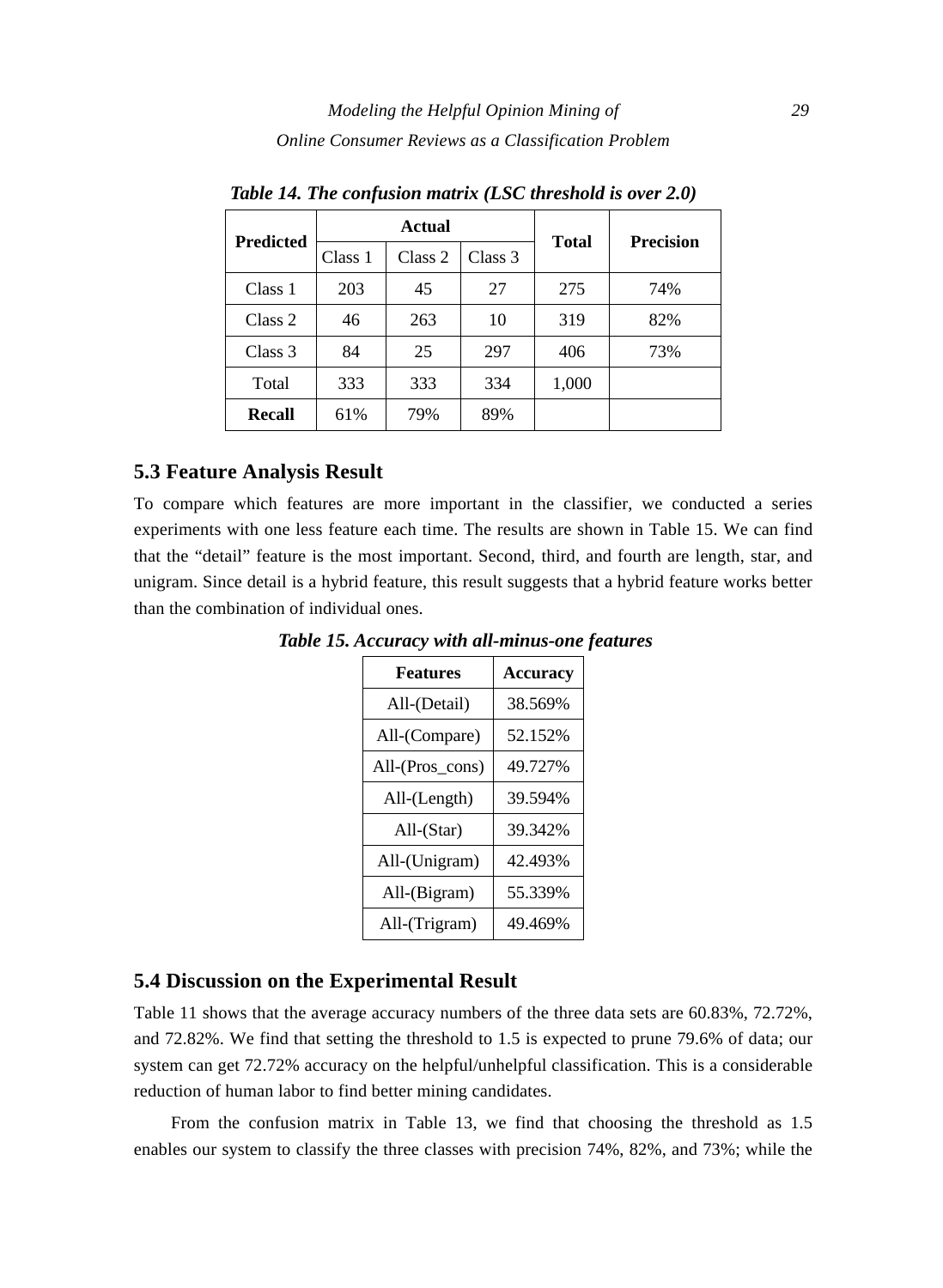system recall for the three classes are 64%, 77%, and 87%. We also can find a similar result in Table 14, where the threshold is 2.0. The precision is almost the same, and the recall is slightly different.

From Table 15, we can find that the "detail" feature is the most important. Without it, the accuracy drops from 60.83% to 38.57%. Nevertheless, each feature helps the performance, so no one feature can be omitted. This result also suggests that more features might be necessary to attain higher performance.

#### **6. Conclusion and Future Works**

The paper reports how a system can find helpful online reviews, and the system is tested on a three-class classification problem. The threshold of helpful/unhelpful reviews can be decided according to the amount of data that the users want to prune. The overall accuracy of the three-class problem is about 73%. Helpful negative reviews can be found with 82% precision and 77% recall. Helpful positive reviews can be found with 74% precision and 64% recall. Unhelpful reviews can be filtered out automatically from the consumer reviews with a high recall rate of about 87% with 73% precision. Considering the original data distribution (only 20% as useful), the system performance is quite high.

Currently, our system is based on features observed by humans in previous works, and we only implement some of them. In the future, we will try to implement more features and attempt to extract features from the training corpus automatically.

#### **Acknowledgements**

This study was conducted under the "Online and Offline Integrated Smart Commerce Platform (1/4)" of the Institute for Information Industry, which is subsidized by the Ministry of Economic Affairs of the Republic of China. This study was partially supported by Research Grant NSC 102-2221-E-324 -034 from the Ministry of Science and Technology.

#### **Reference**

- Connors, L., Mudambi, S. M., & Schuff, D. (2011). Is it the Review or the Reviewer? A Multi-Method Approach to Determine the Antecedents of Online Review Helpfulness. In *Proceedings of the 2011 Hawaii International Conference on Systems Sciences (HICSS)*, January.
- Hu, M., & Liu, B. (2004). Mining opinion features in customer reviews. In *Proceedings of the 19th national conference on Artifical intelligence (AAAI'04)*, Anthony G. Cohn (Ed.). AAAI Press 755-760.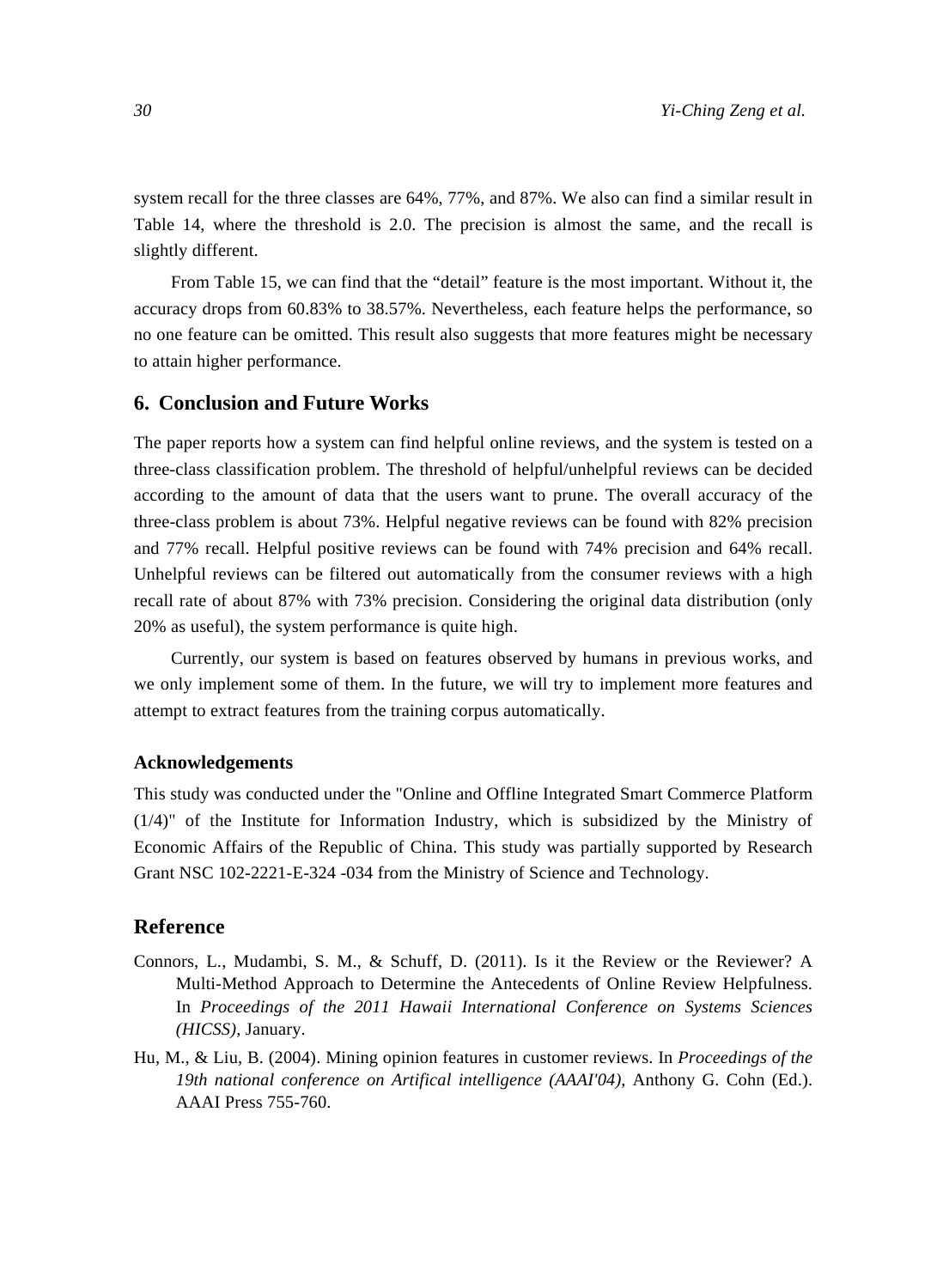- Jindal, N., & Liu, B. (2006). Mining comparative sentences and relations. In *proceedings of the 21st national conference on Artificial intelligence - Volume 2* (AAAI'06), Anthony Cohn (Ed.), Vol. 2. AAAI Press 1331-1336.
- Kim, S.-M., Pantel, P., Chklovski, T., & Pennacchiotti, M**. (**2006). Automatically Assessing Review Helpfulness. In *Proceedings of the 2006 Conference on Empirical Methods in Natural Language Processing*, 423-430.
- Li, M., Huang, L., Tan, C., & Wei, K. (2011) Assessing The Helpfulness Of Online Product Review: A Progressive Experimental Approach. In *Proceedings of PACIS*.
- Lu, Y., Tsaparas, P., Ntoulas, A., & Polanyi, L. **(**2010). Exploiting Social Context for Review Quality Prediction. In *Proceedings of the 19th international conference on World wide web*, 691-700.
- Moghaddam, S., Jamali, M., & Ester, M. (2010). Review Recommendation: Personalized Prediction of the Quality of Online Reviews. In *Proceedings of the 20th ACM international conference on Information and knowledge management*, 2249-2252.
- Mudambi, S. M., & Schuff, D. (2010). What Makes a Helpful Online Review? A Study of Customer Reviews on Amazon.com. *MIS Quarterly*, *34*(1), 185-200.
- Siersdorfer, S., Chelaru, S., & San Pedro, J. (2010). How useful are your comments?: analyzing and predicting youtube comments and comment ratings. In *Proceedings of the 19th international conference on World wide web*, 891-900.
- Xiong, W., & Litman, D. (2011). Automatically Predicting Peer-Review Helpfulness. In *Proceedings of the 49th Annual Meeting of the Association for Computational Linguistics*, 502-507.